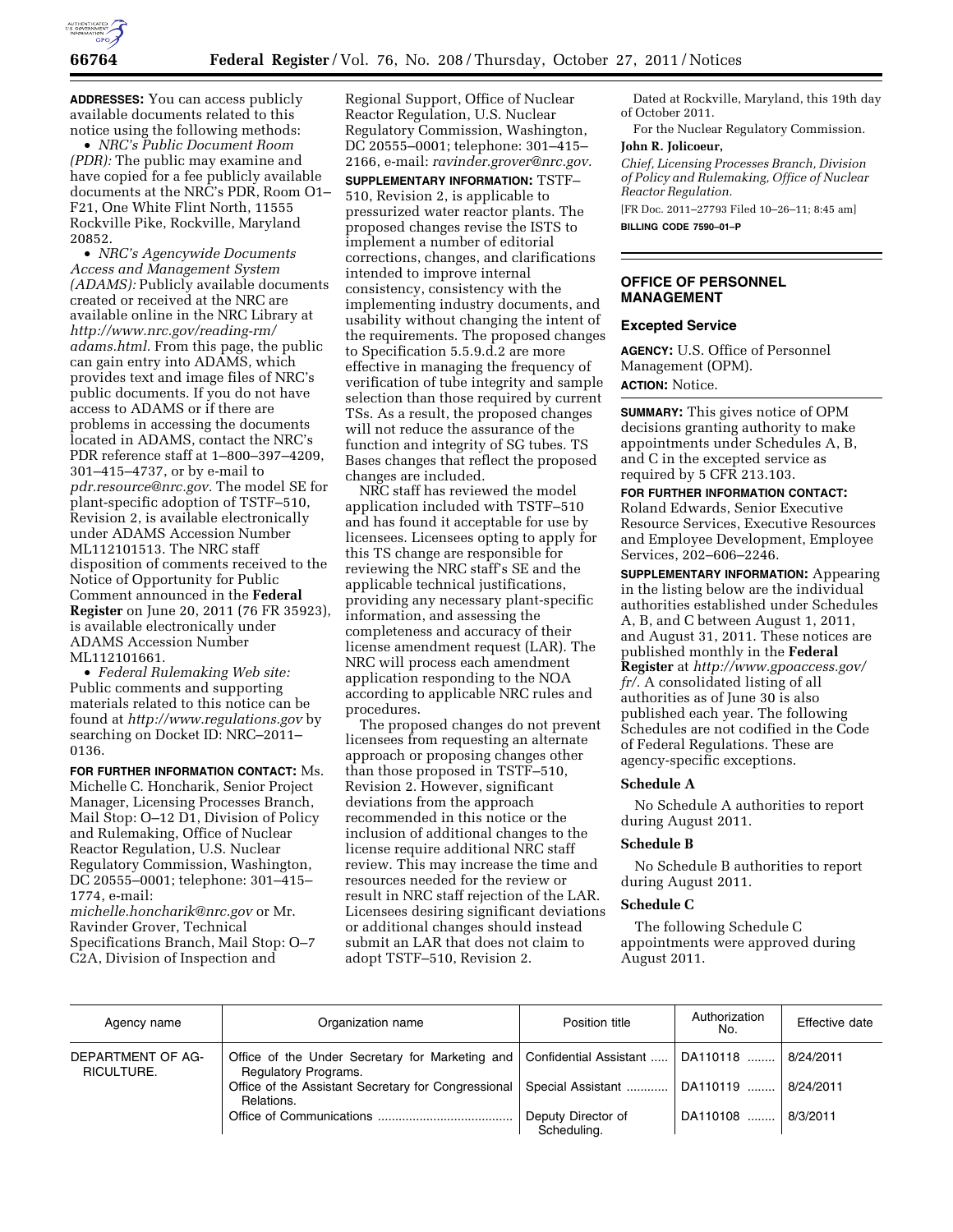$\equiv$ 

| Agency name                                                           | Organization name                                                                                                                        | Position title                                                 | Authorization<br>No. | Effective date         |
|-----------------------------------------------------------------------|------------------------------------------------------------------------------------------------------------------------------------------|----------------------------------------------------------------|----------------------|------------------------|
|                                                                       | Office of the Under Secretary for Marketing and<br>Regulatory Programs.                                                                  | Special Assistant                                              | DA110107             | 8/9/2011               |
| DEPARTMENT OF COM-<br>MERCE.                                          |                                                                                                                                          | Deputy Chief of Staff for<br>USPTO.                            | DC110109             | 8/4/2011               |
|                                                                       | Office of the General Counsel                                                                                                            | Special Advisor                                                | DC110105             | 8/2/2011               |
|                                                                       |                                                                                                                                          | Special Assistant                                              | DC110112             | 8/5/2011               |
|                                                                       |                                                                                                                                          | Advance Specialist                                             | DC110115             | 8/12/2011              |
|                                                                       |                                                                                                                                          | Deputy Director of Ad-<br>vance.                               | DC110117             | 8/16/2011              |
|                                                                       |                                                                                                                                          | Deputy Director for Pub-<br>lic Affairs.                       | DC110118             | 8/29/2011              |
| <b>COMMISSION ON CIVIL</b><br>RIGHTS.                                 |                                                                                                                                          | Special Assistant                                              | CC110008             | 8/24/2011              |
| DEPARTMENT OF DE-<br>FENSE.                                           |                                                                                                                                          | Special Assistant for Pro-<br>tocol.                           | DD110124             | 8/24/2011              |
|                                                                       | Office of the Under Secretary of Defense (Policy)<br>Office of the Assistant Secretary of Defense (Inter-<br>national Security Affairs). | Staff Assistant<br>Special Assistant for Afri-<br>can Affairs. | DD110117<br>DD110119 | 8/22/2011<br>8/15/2011 |
| DEPARTMENT OF EDU-<br>CATION.                                         | Office of Elementary and Secondary Education                                                                                             | Confidential Assistant                                         | DB110108             | 8/5/2011               |
|                                                                       |                                                                                                                                          | Confidential Assistant                                         | DB110110             | 8/3/2011               |
|                                                                       |                                                                                                                                          | Director, White House Li-<br>aison.                            | DB110105             | 8/2/2011               |
|                                                                       |                                                                                                                                          | Special Advisor                                                | DB110109             | 8/3/2011               |
| DEPARTMENT OF EN-<br>ERGY.                                            | Assistant Secretary for Congressional and Inter-<br>governmental Affairs.                                                                | Deputy Assistant Sec-<br>retary for House Af-                  | DE110125             | 8/2/2011               |
|                                                                       | Assistant Secretary for Congressional and Inter-<br>governmental Affairs.                                                                | fairs.<br>Intergovernmental Affairs<br>Advisor.                | DE110131             | 8/12/2011              |
|                                                                       |                                                                                                                                          | Deputy Scheduler                                               | DE110134             | 8/26/2011              |
|                                                                       | National Nuclear Security Administration                                                                                                 | Deputy Press Secretary                                         | DE110135             | 8/22/2011              |
|                                                                       |                                                                                                                                          | Deputy Press Secretary                                         | DE110138             | 8/31/2011              |
| DEPARTMENT OF<br>HEALTH AND HUMAN<br>SERVICES.                        | Office of the Assistant Secretary for Public Affairs                                                                                     | Director of Public Health<br>Initiatives.                      | DH110125             | 8/5/2011               |
| DEPARTMENT OF<br><b>HOMELAND SECU-</b><br>RITY.                       | Office of the Assistant Secretary for Public Affairs                                                                                     | <b>Deputy Press Secretary</b>                                  | DM110234             | 8/5/2011               |
|                                                                       | Office of the Assistant Secretary for Public Affairs                                                                                     | Press Secretary                                                | DM110237             | 8/5/2011               |
|                                                                       | U.S. Immigration and Customs Enforcement                                                                                                 | Special Assistant                                              | DM110235             | 8/5/2011               |
|                                                                       | Office of the Assistant Secretary for Policy                                                                                             | Policy Analyst                                                 | DM110238             | 8/15/2011              |
|                                                                       | Office of the Assistant Secretary for Policy                                                                                             | Business Liaison                                               | DM110239             | 8/5/2011               |
| DEPARTMENT OF<br><b>HOUSING AND</b><br><b>URBAN DEVELOP-</b><br>MENT. |                                                                                                                                          | Program Analyst                                                | DU110033             | 8/26/2011              |
|                                                                       |                                                                                                                                          | Scheduling Assistant                                           | DU110032             | 8/26/2011              |
| DEPARTMENT OF THE<br><b>INTERIOR.</b>                                 |                                                                                                                                          | Special Assistant                                              | DI110079             | 8/22/2011              |
| <b>DEPARTMENT OF JUS-</b><br>TICE.                                    |                                                                                                                                          | Senior Counsel                                                 | DJ110102             | 8/18/2011              |
| DEPARTMENT OF<br>LABOR.                                               | Office of Disability Employment Policy                                                                                                   | Press Secretary<br>Special Assistant                           | DJ110112<br>DL110047 | 8/18/2011<br>8/2/2011  |
|                                                                       |                                                                                                                                          | Special Assistant                                              | DL110048             | 8/2/2011               |
|                                                                       |                                                                                                                                          | Special Assistant                                              | DL110044             | 8/2/2011               |
|                                                                       |                                                                                                                                          | Chief Economist                                                | DL110053             | 8/31/2011              |
| NATIONAL ENDOW-<br>MENT FOR THE ARTS.                                 |                                                                                                                                          | Senior Advisor                                                 | NA110005             | 8/30/2011              |
| NATIONAL ENDOW-<br>MENT FOR THE HU-<br>MANITIES.                      | National Endowment for the Humanities                                                                                                    | Special Assistant                                              | NH110004             | 8/5/2011               |
| <b>OFFICE OF MANAGE-</b><br>MENT AND BUDGET.                          |                                                                                                                                          | Confidential Assistant                                         | BO110030             | 8/25/2011              |
|                                                                       |                                                                                                                                          | Executive Assistant                                            | BO110029             | 8/5/2011               |
|                                                                       |                                                                                                                                          | Confidential Assistant                                         | BO110032             | 8/26/2011              |
| OFFICE OF PER-<br>SONNEL MANAGE-<br>MENT.                             | Office of Congressional and Legislative Affairs                                                                                          | <b>Congressional Relations</b><br>Officer.                     | PM110018             | 8/9/2011               |
|                                                                       | Office of Congressional and Legislative Affairs                                                                                          | <b>Congressional Relations</b><br>Officer.                     | PM110017             | 8/9/2011               |